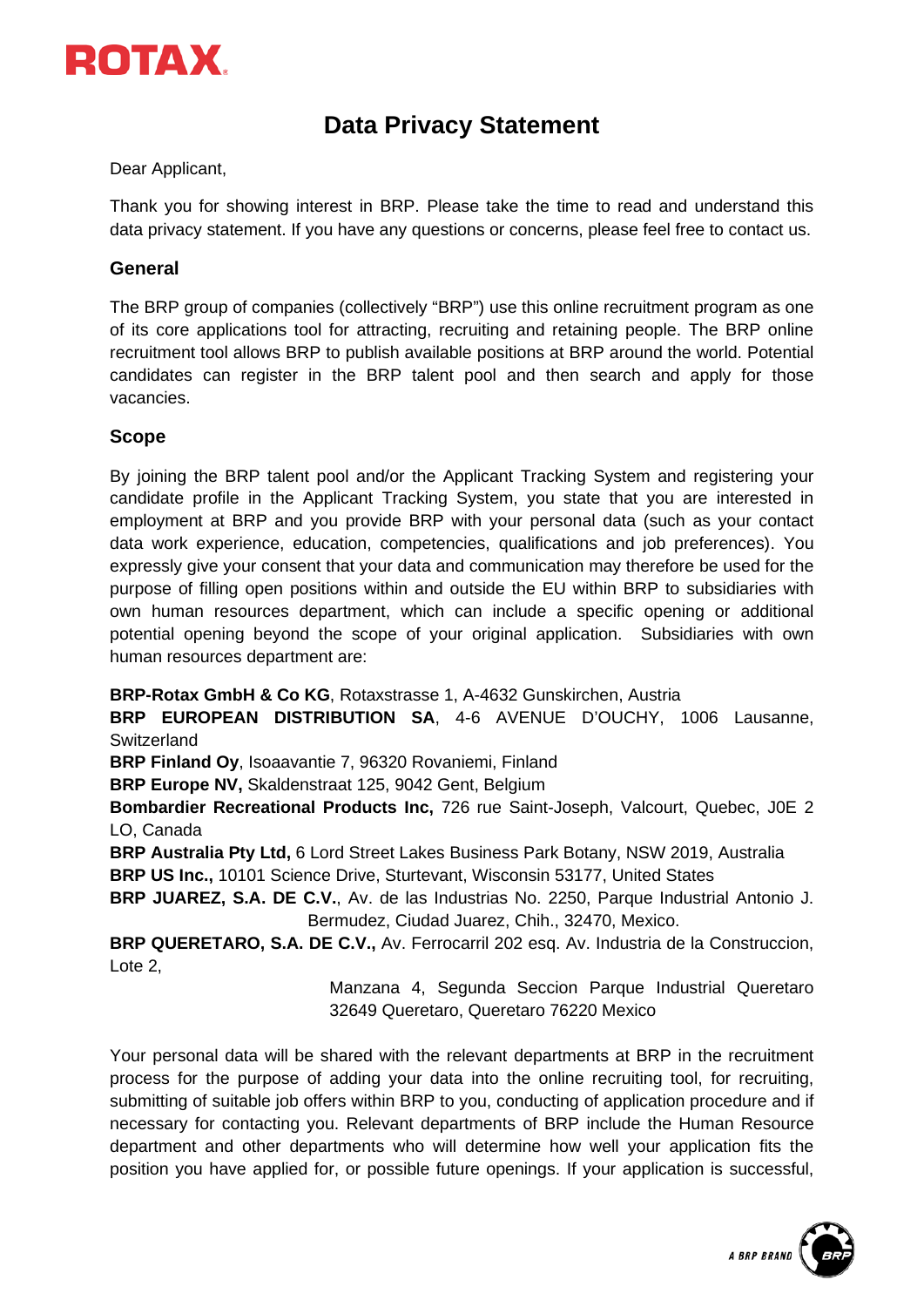

your data will be used for personnel administration and management purposes. Your personal data might also be used for legal, regulatory and anonymized statistical purposes.

Furthermore business partners (recruiters) who support our selection process will - to the extent necessary - get access to your personnel data. We only work with business partners who provide sufficient guarantees that personal data is processed according to the law and in a secure manner.

# **Transfer**

BRP is a global company that operates internationally. Your personal data may therefore be used globally in connection with the recruitment process by BRP. You understand that your personal data may be processed in countries with data privacy legislation that might not be as strict as that in your home country.

By submitting your personal data in the Applicant Tracking System, you consent to such transfers. Your data will be transmitted to BRP inside and outside the EU based on your explicit consent in the application tool. BRP will take all reasonable steps to protect your data and prevent unauthorised access.

## **Data Retention and Consent Withdrawal**

Your personal data will be kept in the BRP talent pool and/or the Applicant Tracking System database for a period of two years after the completion of the application process. You may withdraw your consent to the collection, use and storage of your personal data in the BRP talent pool and/or Applicant Tracking System at any time by contacting [atssupport@brp.com.](mailto:atssupport@brp.com) In such case, your data will be removed from the Applicant Tracking System database within a reasonable time after you have made the request. The withdrawal of consent shall not affect the lawfulness of the processing based on consent before its withdrawal.

For more information regarding the processing of your personal data or your rights, please refer to our [Privacy Policy](https://www.rotax.com/en/contact/privacy-policy.html)

If you fully or partially disagree with this privacy statement, you will not be able to apply online by using this application tool.

#### **Further Information**

If you should have any questions regarding the accuracy or privacy of your information provided or should you want to have access to your information processed in the BRP talent pool and/or the Applicant Tracking System or should you have any requests or complaints regarding the exercise of your rights of access, rectification or cancellation in respect of how your information has been treated in the BRP talent pool and/or the Applicant Tracking System or have any comments about this statement or data privacy in general, please feel free to contact us any time at [atssupport@brp.com](mailto:atssupport@brp.com) and we will respond to you in due course.

Neither BRP nor any of our third-party service providers accepts any liability whatsoever to candidates as a result of transmission of their personal data (including any errors, delays or failure in transmission) via the Internet into the BRP talent pool and/or Applicant Tracking System.